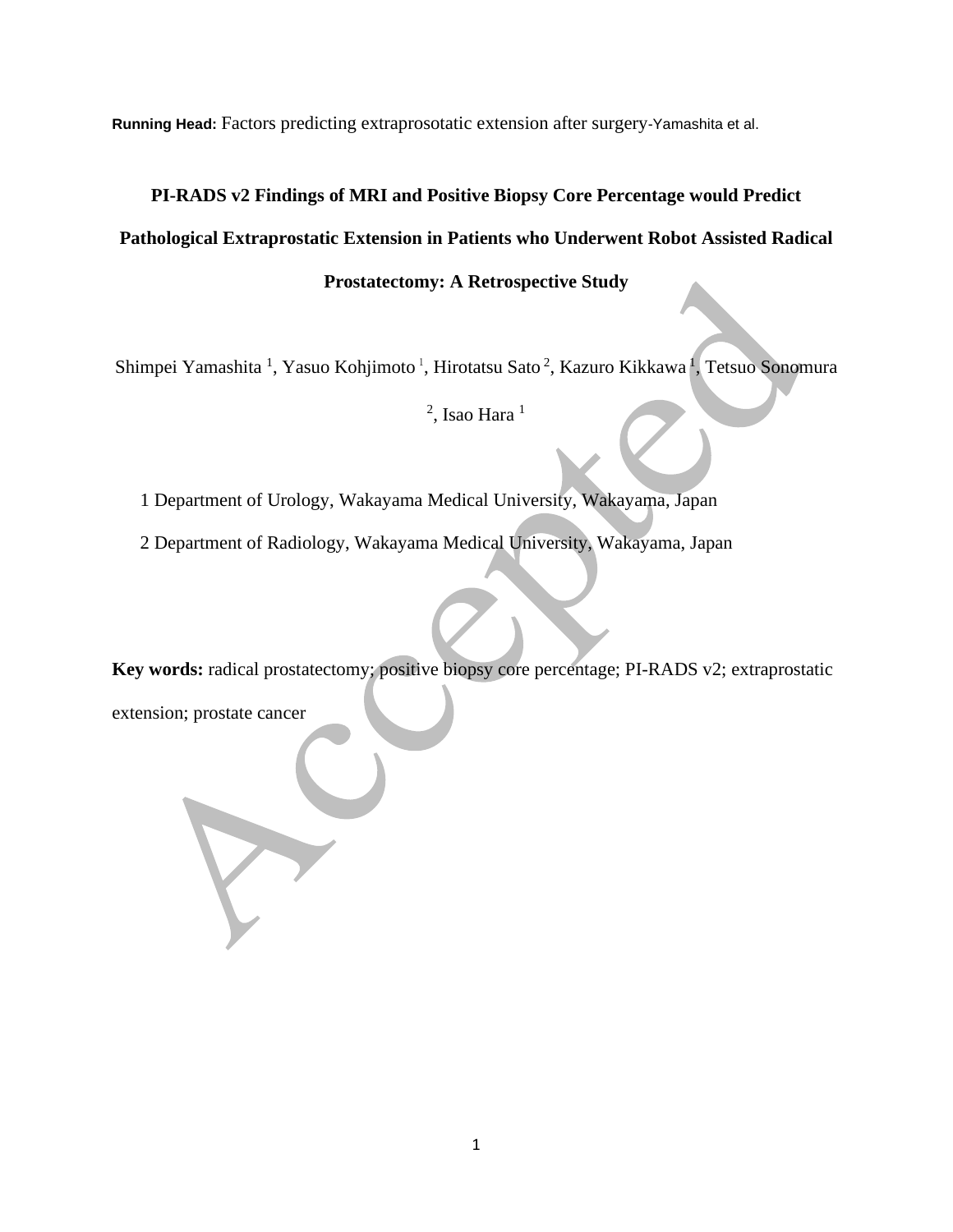#### **ABSTRACT**

**Purpose:** This study aimed to examine whether preoperative Prostate Imaging Reporting and Data System v2 (PI-RADS v2) can predict pathological extracapsular extension (EPE) after radical prostatectomy. We also studied the preoperative factors which can predict EPE.

**Materials and Methods:** In our institute, 294 patients underwent robot assisted radical prostatectomy (RARP) between December 2012 and August 2016. In this era, we performed MRI after biopsy to determine clinical stage before surgery. PI-RADS v2 scores were retrospectively reviewed using biparametric MRI and EPE in pathological mapping of resected specimens for each lobe.

**Results:** In the excised specimen, EPE was observed in 73 lobes (12%). The percentage of EPE by PI-RADS v2 score was score '1': 6% (17/297 lobes), '2': 3% (1/33 lobes), '3': 12% (8/67 lobes), '4': 19% (27/139 lobes), and '5': 38% (20/52 lobes). The higher the PI-RADS score, the higher the percentage of EPE ( $P < 0.01$ ). When classified as PI-RADS score  $\geq 4$  and  $\lt 4$ , the positive predictive value (PPV) was 24.6% (47/191 lobes, 95%CI: 0.187 – 0.313) and negative predictive value (NPV) was 93.5% (371/397 lobes, 95%CI: 0.906 – 0.957). By multivariate analysis, positive biopsy core percentage  $\geq 60\%$ , and PI-RADS score  $\geq 4$  were independent factors for predicting EPE. The positive rate of EPE in lobes with zero, one and two factors (PI-RADS  $\geq$ 4 and positive biopsy core percentage  $\geq$ 60%) was 4%, 19%, and 38%, respectively.

**Conclusion**: PPV and NPV of PI-RADS ≥4 for predicting pathologic EPE were 24.6% and 93.5%, respectively. PI-RADS  $\geq$ 4 and positive biopsy core percentage  $\geq$ 60% were independent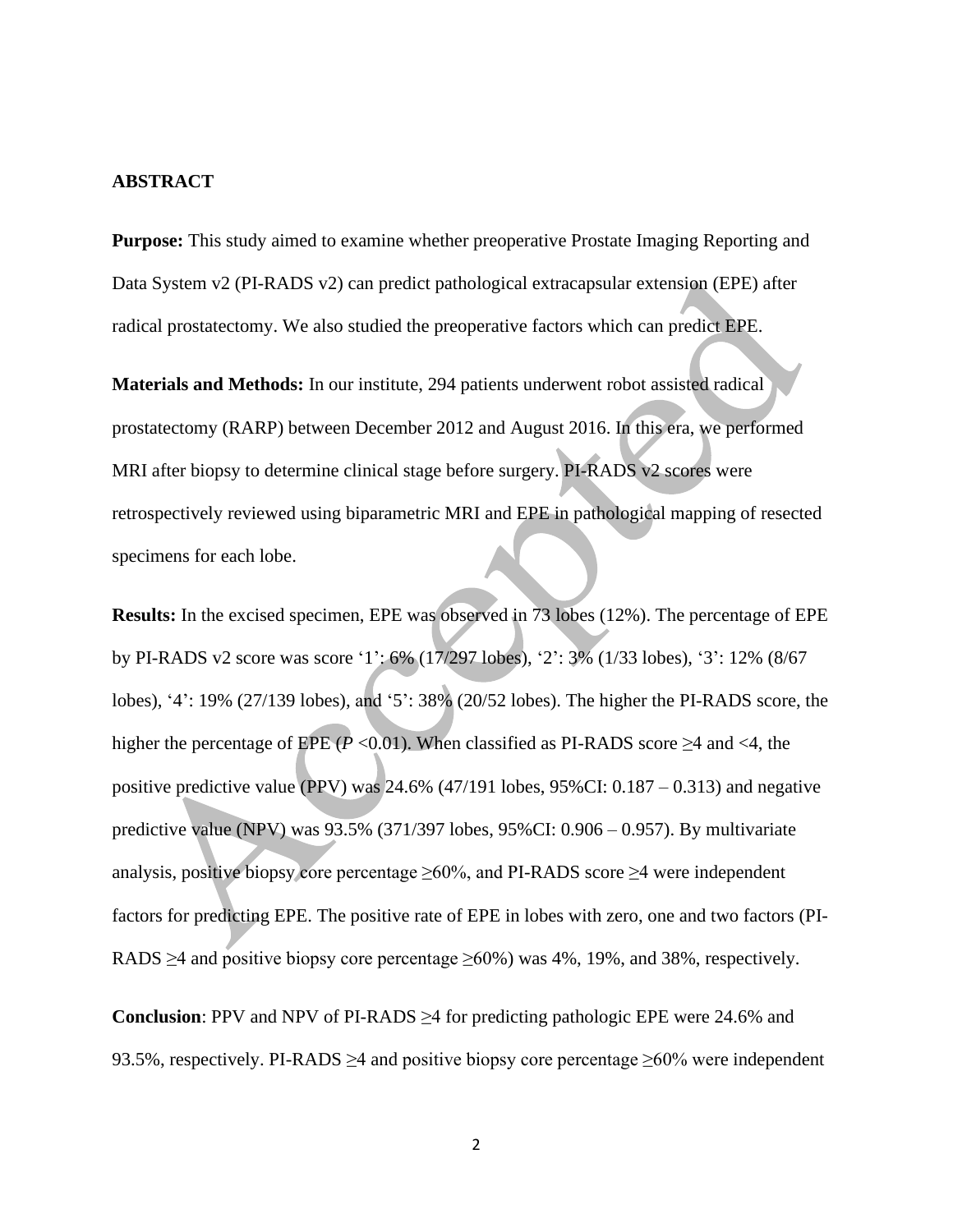risk factors for predicting EPE. The positive rate of EPE in lobes with zero, one and two factors (PI-RADS  $\geq$ 4 and positive biopsy core percentage  $\geq$ 60%) was 4%, 19%, and 38%, respectively.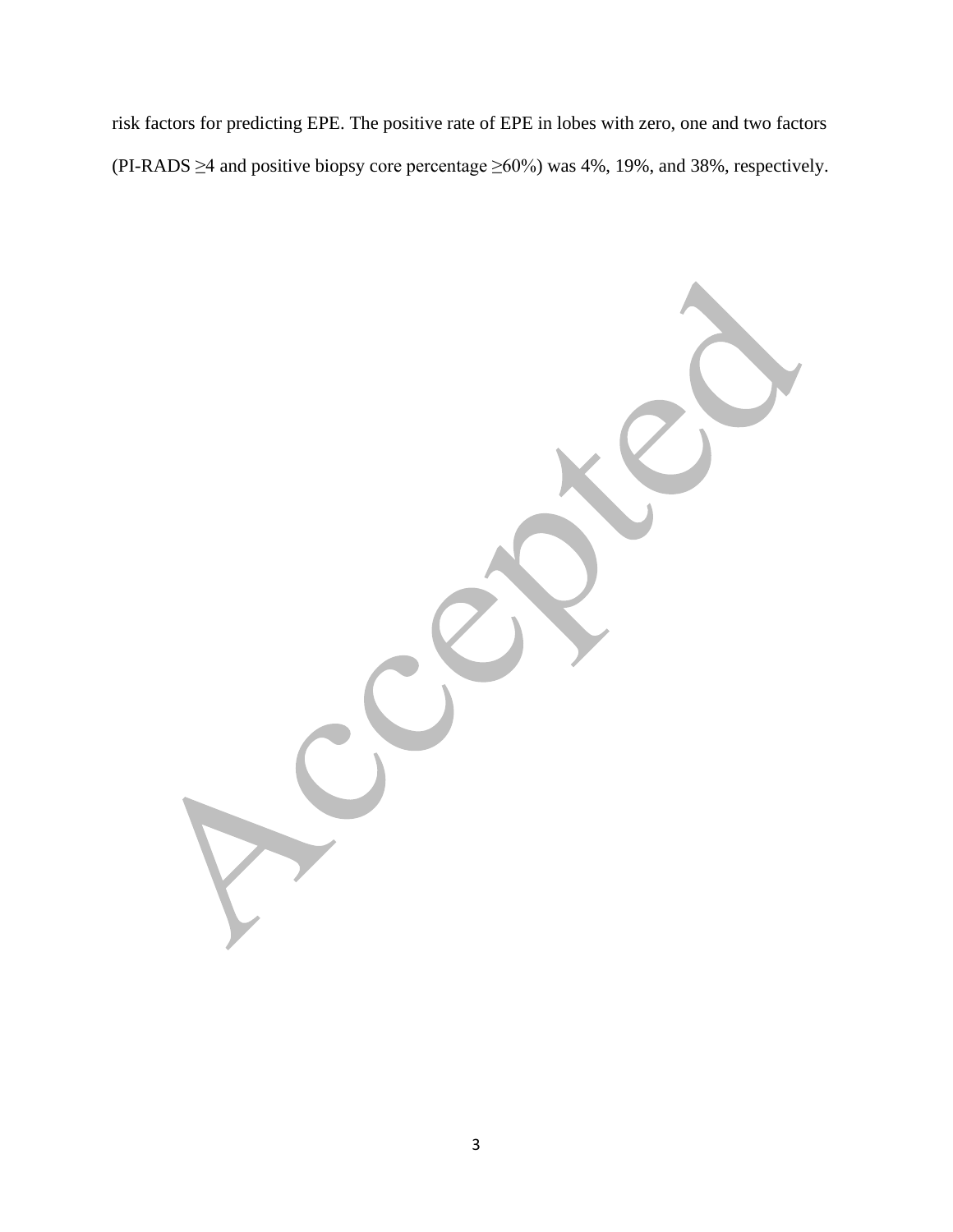## **INTRODUCTION**

According to the Cancer Information Service, the number of incidences of prostate cancer in Japan in 2020 was 95,6000, which has the highest incidence among types of cancer in men, overtaking gastric cancer <sup>(1)</sup>. Radical prostatectomy and radiation as radical treatment have become increasingly important for patients with prostate cancer without metastasis. Determining the extent of disease spread is crucial for not only choice of treatment (surgery or radiation), but also the surgical approach of radical prostatectomy (preserving the neurovascular bundle or wide resection). Accurate prediction of extra prostatic extension (EPE) is especially highly anticipated.

Magnetic resonance imaging (MRI) is currently a standard examination for prostate cancer. Establishment of multiparametric MRI (mpMRI) including diffusion-weighted imaging (DWI) and dynamic contrast enhancement (DCE) has dramatically improved the quality of image diagnosis compared with T2 weighted imaging (T2W) only <sup>(2)</sup>. Prostate Imaging Reporting and Data System version 2 (PI-RADS v2) assessment is also thought to be a major improvement in reporting of prostate MRI $^{(3)}$ . Since the superiority of MRI-targeted biopsy over standard systematic biopsy was demonstrated  $(4)$ , it is becoming standard to perform MRI before biopsy. However, MRI was used to be performed after biopsy for determining clinical stage in the era when we performed this study. Therefore, the initial PI-RADS was designed mainly for the purpose of detection  $(5)$ , many studies on PI-RADS v2 have demonstrated various applications beyond that. PI-RADS v2-based scoring system has shown not only improved diagnostic accuracy for EPE  $^{(6)}$ , it is also considered to be a good predictive factor for PSA (prostatespecific antigen) recurrence after surgery  $(7)$ .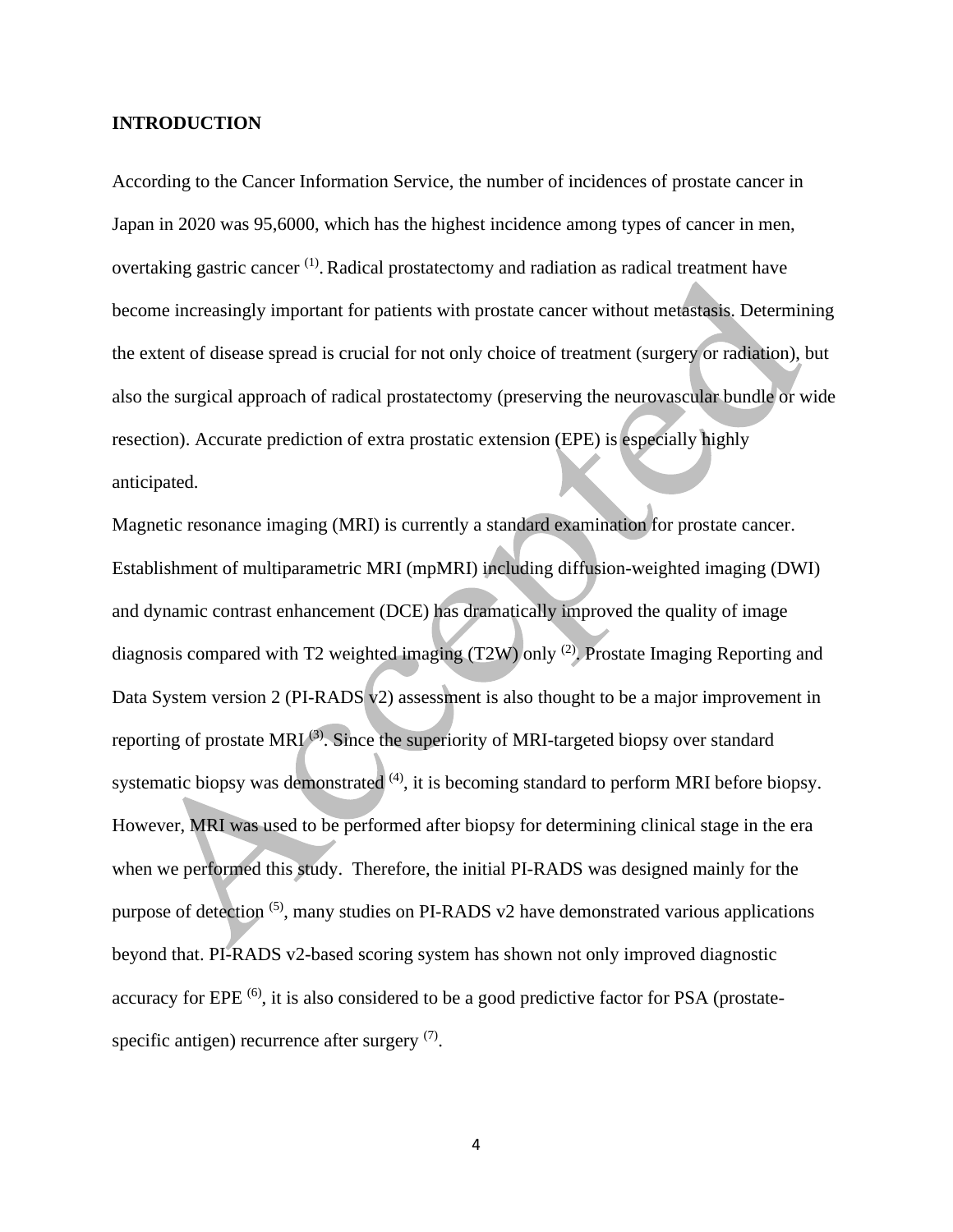mpMRI may therefore play central role for diagnosis of prostate cancer, although there are potential drawbacks to performing DCE. Intravenous administration of gadolinium incurs higher financial costs and longer scanning time. Moreover, gadolinium is a heavy metal, which causes accumulation in multiple organs such as renal glomeruli, the brain, and bones, with possible clinical sequelae, such as nephrogenic systemic fibrosis, when administered in patients with renal dysfunction<sup>(8)</sup>. Regarding diagnostic accuracy, the role of DCE is weakened in PI-RADS v2 compared with PI-RADS v1 $(3, 5)$ . Biparametric MRI (bpMRI) without DCE has been shown to have similar rates of tumor detection to mpMRI  $(9, 10)$ . Conversely, DCE has been shown to be useful for detecting cancer, and predicting tumor aggressiveness  $(11, 12)$ . Further evidence is therefore required to elucidate the optimum method of detection. Here, we studied the incidence of EPE according to the PI-RADS v2 score using bpMRI, which can be more easily applied to patients than mpMRI. We also studied the factors for predicting EPE before operation.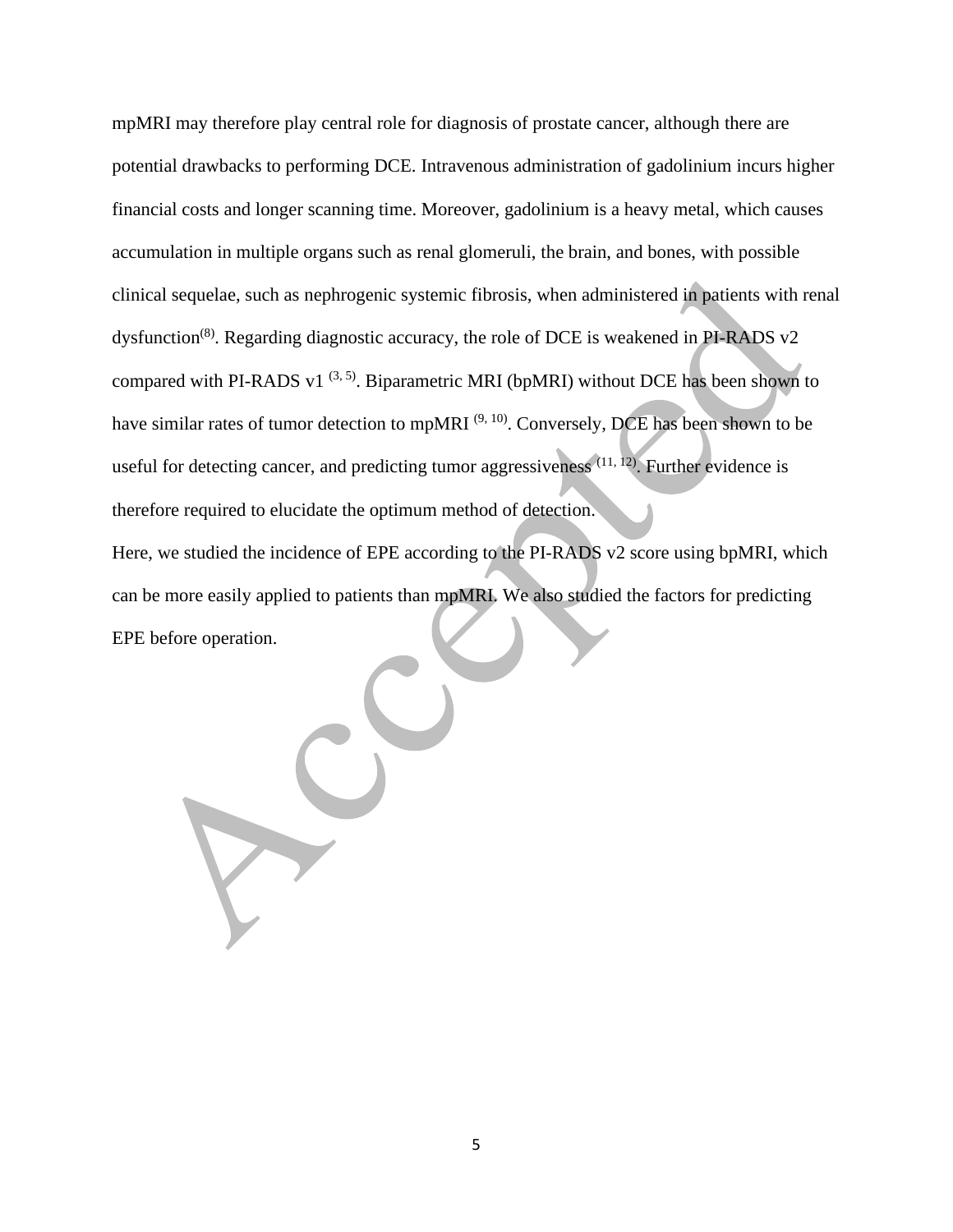## **PATIENTS AND METHODS**

### *Patients*

Between December 2012 and August 2016, 305 patients underwent robot assisted radical prostatectomy (RARP) at Wakayama Medical University Hospital. Among them, 294 patients underwent preoperative MRI and could be evaluated for pathological extra prostatic extension (EPE) by resected specimens. This study was approved by the Wakayama Medical University Institutional Review Board (No. 1670) in accordance with the principles of the Declaration of Helsinki. For NCCN high risk patients, we present radical prostatectomy as well as radiation therapy combined with androgen deprivation therapy. RARP was performed according the standard techniques, as previously described <sup>(13)</sup>.

# *Evaluation of preoperative MRI*

Preoperative MRI were performed with a 3T MRI system without use of endorectal coils. Since we did not adopt MRI-targeted biopsy, we performed MRI for determining clinical stage after standard systematic biopsy. The bpMRI (T2W+ DWI) protocol used for prostate cancer imaging is shown in Table 1. T2-weighted images and diffusion-weighted images (DWI) with b=2000 were used. Apparent diffusion coefficient (ADC) were generated from the DWI data. Radiologists evaluated MRI according to PI-RADS  $v2^{(3)}$ . Briefly, PI-RADS  $v2$  uses a five-point scale on the likelihood (probability) that a combination of multi parametric MRI (mpMRI) findings on T2W, DWI, and ADC correlate with the presence of a clinically significant cancer for each lesion in the prostate gland. Left and right lobes of the prostate were independently evaluated, so 588 lobes from 294 patients were scored in this study.

# *Statistical analyses*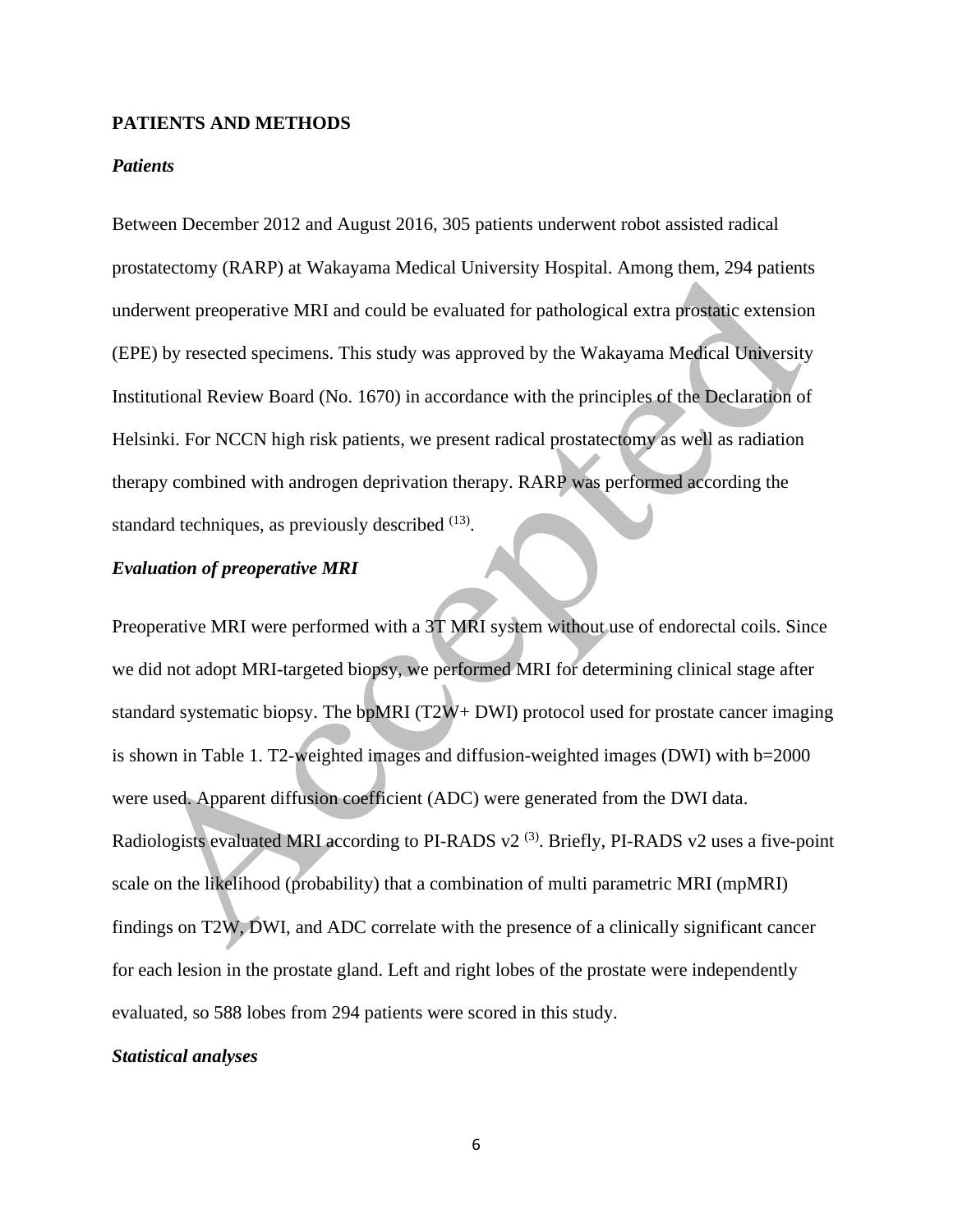A receiver operating characteristic (ROC) curve with an area under curve (AUC) was generated to analyze the predictive accuracy of age, preoperative PSA, biopsy Gleason score, biopsy positive rate, and PI-RADS score for pathologic EPE. Optimal thresholds were then determined by maximizing Youden index. Logistic regression models were conducted for univariate and multivariate analyses. The discriminatory power of the multivariable model was quantified using C-statistic, and the internal validity of the multivariable model was assessed using K-fold crossvalidation.

The comparison of EPE rate according to PI-RADS score and risk number was performed by chi square test and Fisher's exact test. Data analyses were conducted using the statistical software JMP Pro 12 (SAS Institute, Cary, USA). All P values were two-tailed, and P<0.05 was considered to be statistically significant.

This study was a retrospective evaluation of archival material, and the data extracted would be of significance in the pre-operative evaluation of patients with prostate cancer.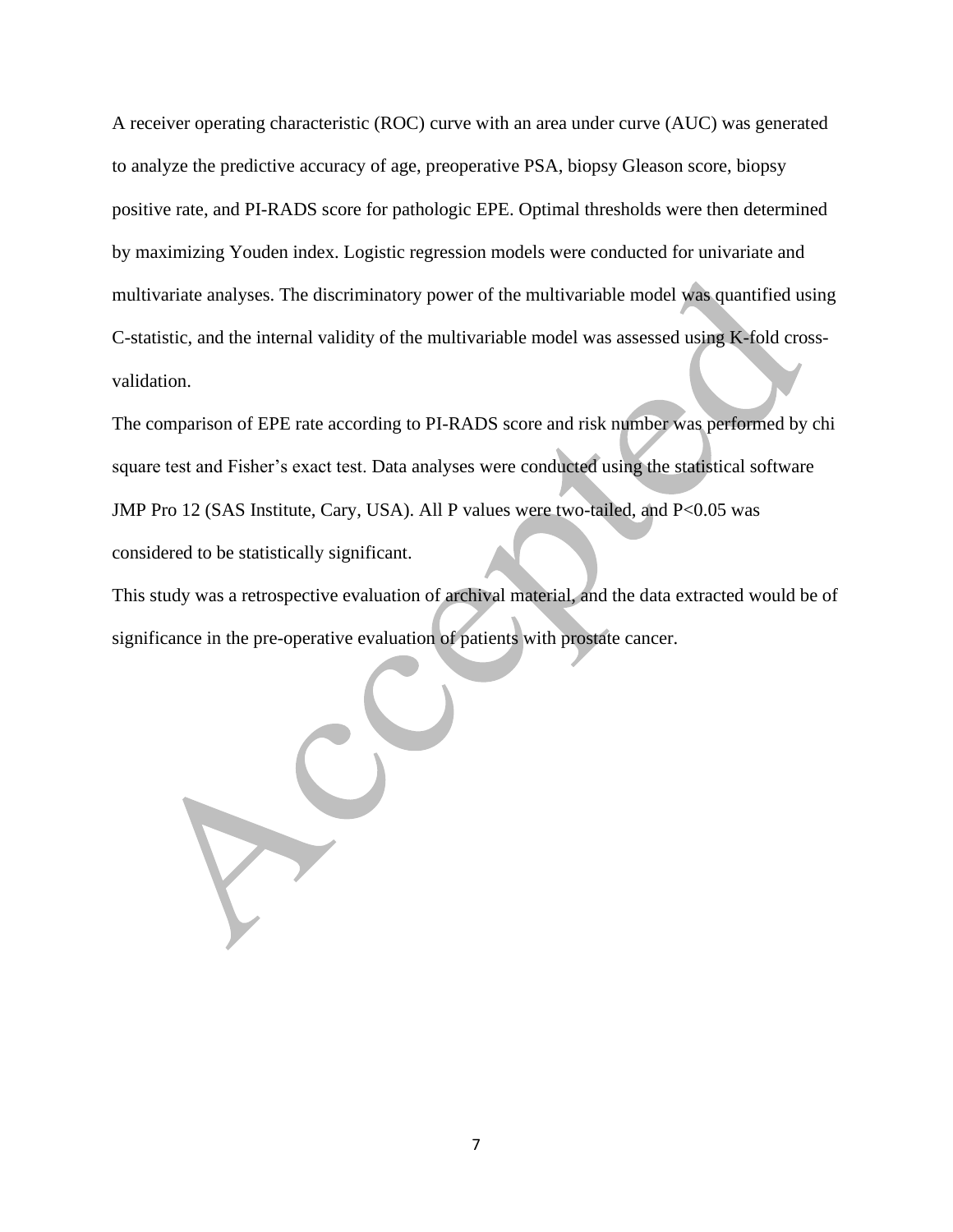# **RESULTS**

## *Patient demographics*

Patient demographics of all 294 patients are shown in Table 2. Mean age and PSA level was 67.3 years and 9.8 ng/ml, respectively. Regarding NCCN risk groups, 56 patients (19%) were categorized as high risk.

## *Distribution of PI-RADS score*

In total, 588 lobes from 294 patients were evaluated according to PI-RADS scores. Distribution of PI-RADS scores is shown in Table 3. Almost half of the overall lobes were scored as PI-RADS 1, but 191 lobes (33%) were scored as PI-RADS 4 or 5.

# *Rate of EPE according to PI-RADS score*

Fig.1 shows the percentage of EPE according to PI-RADS scores. Total percentage of EPE was 73 out of 588 lobes (12%). While 18 out of 330 lobes (5.4%) showed EPE in patients with PI-RADS score 1 or 2, 27 out of 139 lobes (19%) and 20 out of 52 lobes (38%) showed EPE in patients with PI-RADS score 4 and 5, respectively. In ROC analysis, the optimal cutoff value for the PI-RADS score for detecting EPE was PI-RADS 4 (AUC: 0.716, 95%CI: 0.652 – 0.780). When classified as PI-RADS score 4 or 5 group and  $\leq 4$  group, the positive predictive value (PPV) and negative predictive values were 24.6% (47/191 lobes, 95%CI: 0.187 – 0.313) and 93.5% (371/397 lobes, 95%CI: 0.906 – 0.957), respectively. Sensitivity and the specificity were 64.4% (47/73 lobes, 95%CI: 0.523 – 0.753) and 72.0% (371/515 leaves, 95%CI: 0.679 – 0.759), respectively.

#### *Factors contributing EPE*

Table 4 shows univariate and multivariate analysis of the association between various parameters and EPE. According to univariate analysis, preoperative PSA level, positive biopsy core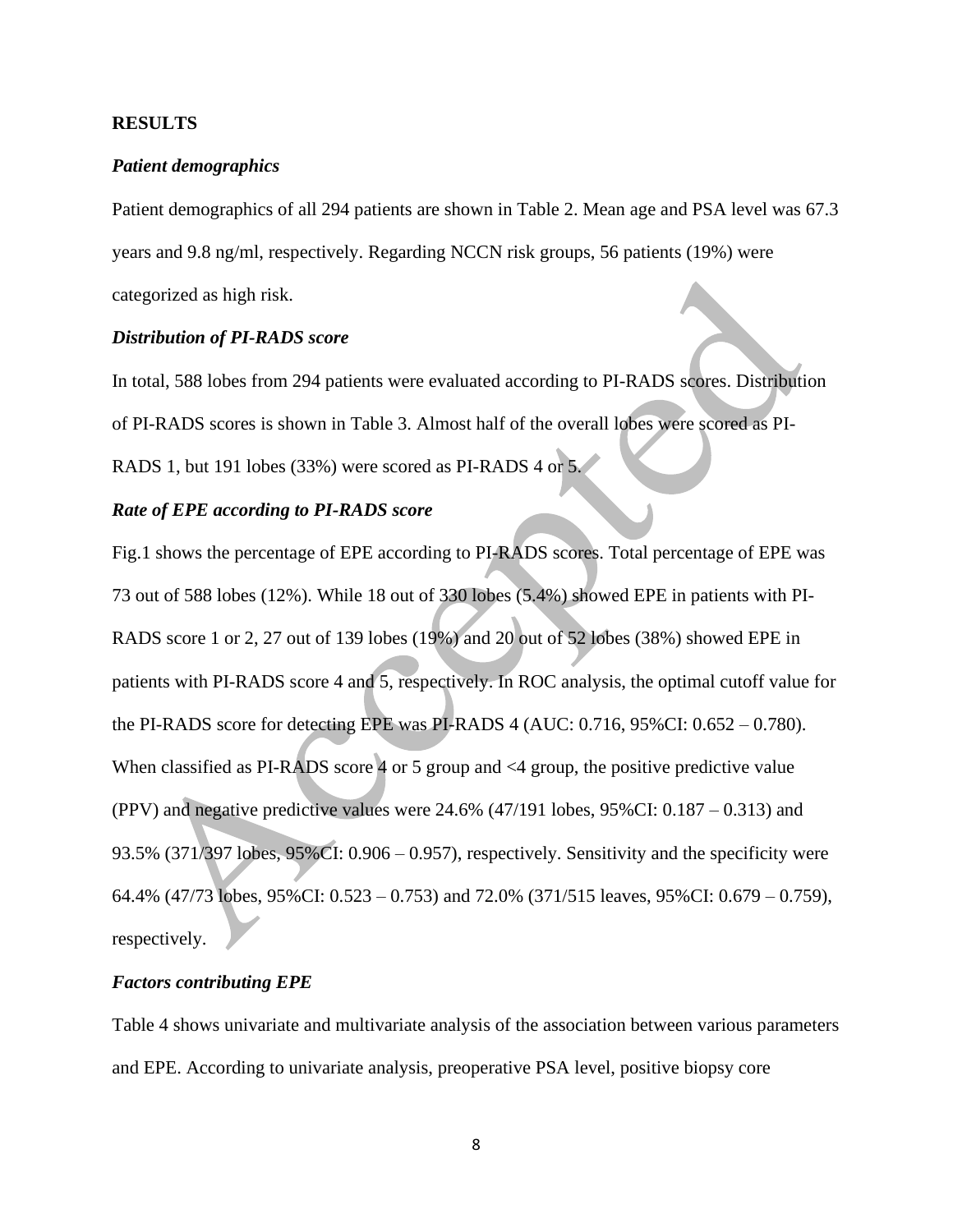percentage ≥60%, digital rectal examination (DRE) positivity, and PI-RADS score ≥4 were factors influencing EPE. Among these factors, positive biopsy core percentage  $\geq 60\%$ , and PI-RADS score 4 or 5 were independent factors influencing EPE by multivariate analysis.

#### *EPE positive rate according to the number of risk factors*

We defined two factors (positive biopsy core percentage  $\geq 60\%$ , and PI-RADS score 4 or 5) as risk factors predicting EPE according to multivariate analysis (Table 4). Fig. 2 shows the EPE rate according to the number of risk factors. While only 12 out of 332 lobes without risk factors showed EPE (4%), 34 out of 183 (19%) lobes with one factor, and 27 out of 71 (38%) lobes with two factors showed EPE, respectively (P<0.01). The discriminatory power of the multivariable model was quantified using C-statistic and AUC was 0.784 (95%CI: 0.729 – 0.840). The internal validity of the multivariable model was assessed using K-fold cross-validation, and AUC was 0.749 (95%CI: 0.689 – 0.809). Table 5 shows sensitivity, specificity, PPV and NPV of each factor (positive biopsy core percentage  $\geq 60\%$ , PI-RADS score 4 or 5) and combined these 2 factors for predicting EPE.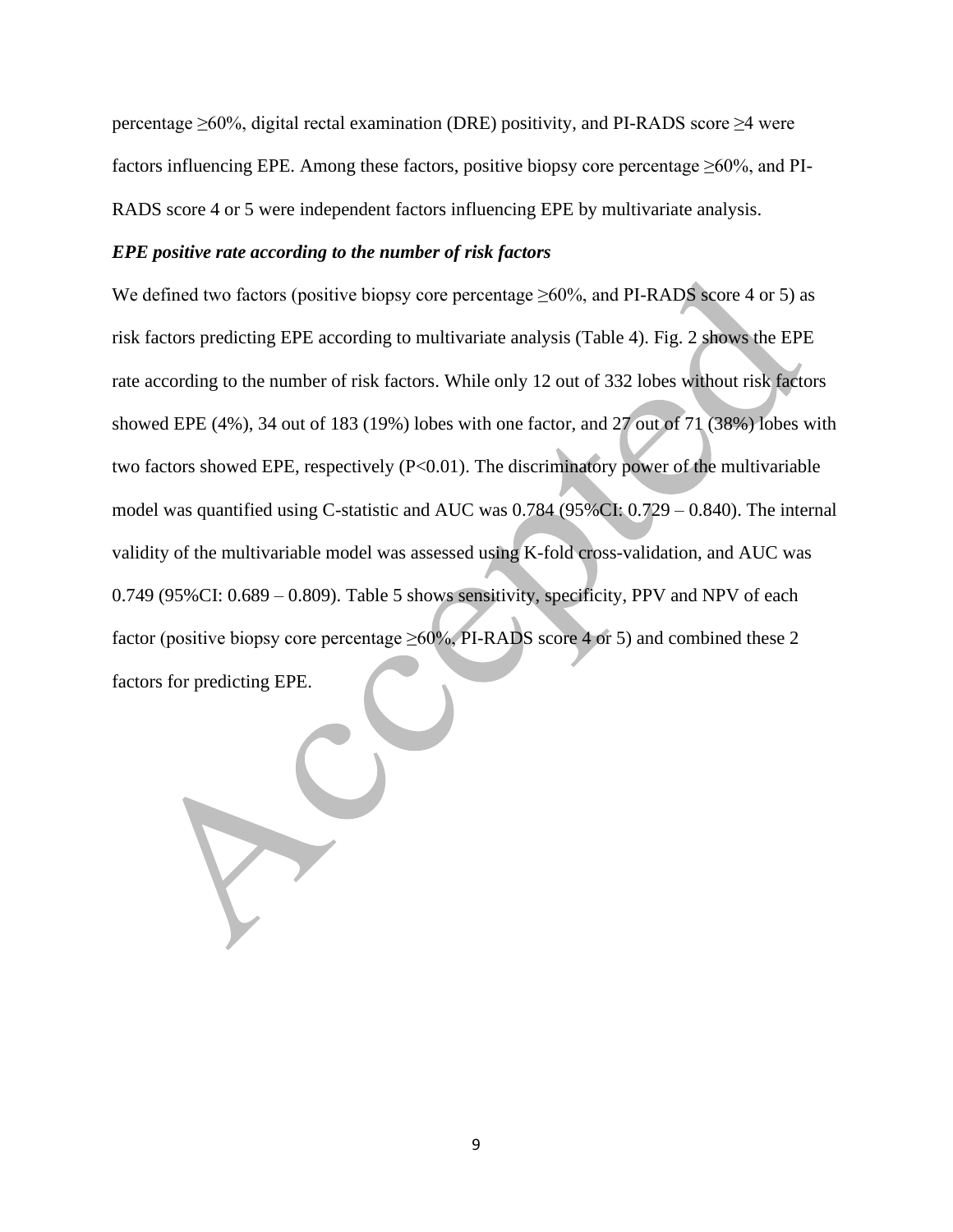### **DISCUSSION**

Imaging diagnosis including endoscopy is the mainstay for not only cancer detection, but also for tumor staging in most kinds of cancers. In prostate cancer, PSA and systematic biopsy have been key for detection, with imaging tools such as MRI and CT in an auxiliary role. However, the introduction of mpMRI caused dramatic changes in detection of prostate cancer. MRI targeted biopsy was shown to be better at detecting clinically significant cancer than the traditional systematic biopsy by systematic review and meta-analysis <sup>(14)</sup>. Another improvement regarding prostate MRI was establishment of a scoring system, PI-RADS. Although the most recent version of PI-RADS is v2.1  $(15)$ , PI-RADS v2 is still relevant in daily clinical settings  $(3)$ . Surgery and radiation therapy are the gold standard treatment for clinically significant cancer without metastasis. Some studies showed better oncological outcome of radical prostatectomy for locally advanced prostate cancer comparing with radiation therapy <sup>(16, 17)</sup>. Accurate preoperative diagnosis of EPE and complete resection are crucial for surgery in locally advanced prostate cancer treatment. Consequently, many people have sought to further develop MRI imaging for EPE prediction. In PI-RADS v1, irregularity (score 3), NVB thickening (score 4), bulge or loss of capsule (score 4), and measurable extra-capsular disease (score 5) were defined as criteria for EPE extension. Schieda et al. demonstrated that AUC of ROC for EPE using PI-RADS v1 was 0.62 and optimal sensitivity/specificity was achieved with PI-RADS  $\geq$ 3<sup>(18)</sup>. Compared with the previous staging method, sensitivity for EPE improved with PI-RADS v1(59.5%  $[49.1] - 68.2$ ] vs 24.5%  $[16.7 - 31.2]$ , P=0.01), but there was no difference in specificity (62.7% [49.6 – 73.6] vs 42.0% [31.7 – 50.7], P=0.06). Conversely, Lim et al. reported that the tumor volume calculated from MRI and percentage of positive core biopsies were good predictive factors for EPE. They also suggested that qualitative assessment of T2W-MRI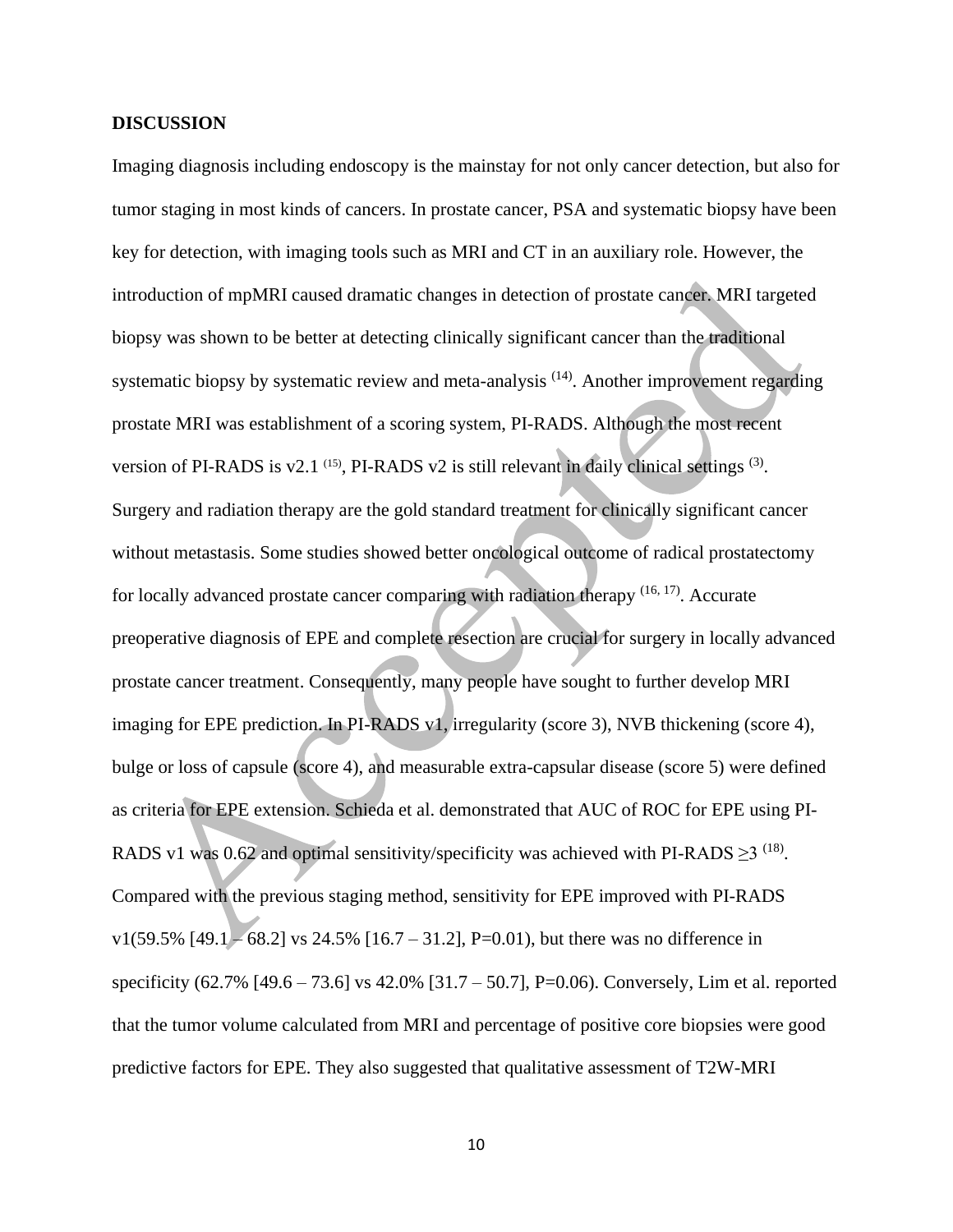according to PI-RADS v1was limited for the diagnosis of EPE. The AUC of two radiologists for detecting EPE of PI-RADS v1 was  $0.51$  and  $0.46$  <sup>(19)</sup>. The scoring system for EPE was changed in PI-RADS v2 to improve diagnostic accuracy  $(3)$ . In PI-RADS v2, the prediction of EPE was dichotomized into either organ-confined disease or EPE disease. Morphologic features such as asymmetry or invasion of the NVB, bulging prostatic contour, obliteration of the rectoprostatic angle, and breach of the capsule with evidence of direct tumor extension or bladder wall invasion, are thought to be EPE findings. These features correspond to risk score of  $\geq$ 3 in PI-RADS v1. In addition to these morphologic features, tumor-capsule contact length >10 mm was newly added to EPE criteria. Matsuoka et al. verified the usefulness of newly added criteria in PI-RADS  $v2^{(20)}$ ; PI-RADS  $v2$  had higher negative predictive values than from PI-RADS  $v1$ (96.3 – 97.1% vs 84.9 – 89.1%, p=0.003 and 0.021, for each reader). PI-RADS v1 and PI-RADS v2 had positive predictive values of  $56.9 - 70.5\%$ , 49.1 – 50.5%, respectively (p=0.025 and 0.300, for each reader). PI-RADS v2 was concluded to reduce under-staging, but over-staging remained a concern because PPV was around 50%. They also demonstrated that between 73.3 and 74.1% of the patients with a biopsy Gleason score of  $\leq$ 7 and between 35.7 and 44.4% of the patients with a biopsy Gleason score of  $\geq$ 8 were overstaged in the patients judged to be EPE positive by PI-RADS v2, but not by PI-RADS v1. Accurate prediction of microscopic EPE on MRI images seems to be difficult, but attempting to increase the correctness of EPE by combining some complementary factors similarly to Matsuoka et al. seems to be logical. Our study evaluated the incidence of EPE according to PI-RADS v2 category. At first, we tried to investigate the relationship between the description of EPE in PI-RADS v2 and EPE pathology. Many vague descriptions about EPE were found, however, and interpretation was often difficult. In comparison, the scoring for categories was clearly stated and easy for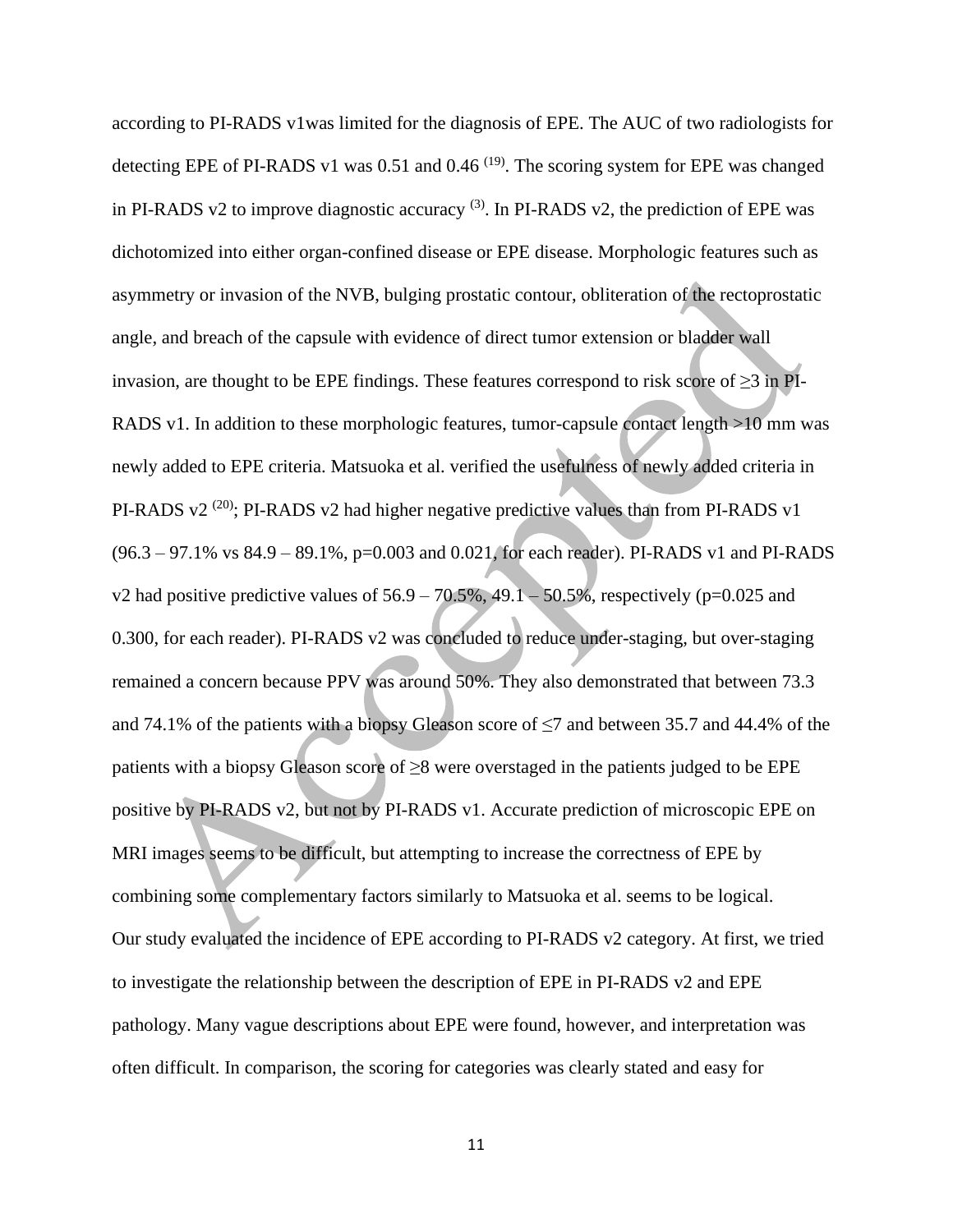urologists to understand. A score of 5 in PI-RADS v2 was defined as lesion  $\geq$ 1.5 cm or definite EPE behavior, so a certain percentage of EPE tumors are expected to be judged as score 5. EPE was diagnosed in 38% of the lesions with a score of 5 in our study. The probability of EPE increased as the PI-RADS score increased. When we set the cut off value of score ≥4 for prediction of EPE, the percentage of EPE was 24.6% (47/191). To improve diagnostic accuracy, we tried to find other factors influencing EPE. We picked five factors including age, preoperative PSA, biopsy Gleason score  $\geq 8$ , biopsy positive rate  $\geq 60\%$ , and DRE positivity. Among them, only biopsy positive rate ≥60% remained as an independent predictive factor by multivariable analysis (Table 4). Finally, PI-RADS  $\geq$ 4 and biopsy positive rate  $\geq$ 60% were chosen as risk factors for predicting EPE. EPE was shown in 27 out of 71 lobes (38%) with these two factors. Complementary factors of PI-RADS v2 to predict EPE have been investigated in several studies, and tumor volumes have been reported to be representative factors  $(6, 19, 21)$ . Lim et al. reported that tumor diameter was an excellent marker to predict EPE and cut off value was 15 mm <sup>(6)</sup>, which coincidentally corresponded to the size of score 5 in PI-RADS v2. Lim et al. also demonstrated that tumor volume and biopsy positive rate were significant predictive markers for EPE  $^{(19)}$ . In our study, biopsy positive rate was a good predictive marker for EPE. Positive biopsy rate is associated with tumor volume and it could be a surrogate tumor volume marker which cannot be detected by MRI. Another concern is biopsy Gleason grade, which was pointed out by Matsuoka et al  $(20)$ . Although biopsy Gleason score was marginally associated with EPE by univariable analysis, it could not be considered as prognostic factor in multivariable analysis in our study (Table 4).

This study has several limitations. First, MRI and PI-RADS v2 are used to detect clinically significant cancer before prostate biopsy these days, but MRI was performed for determining

12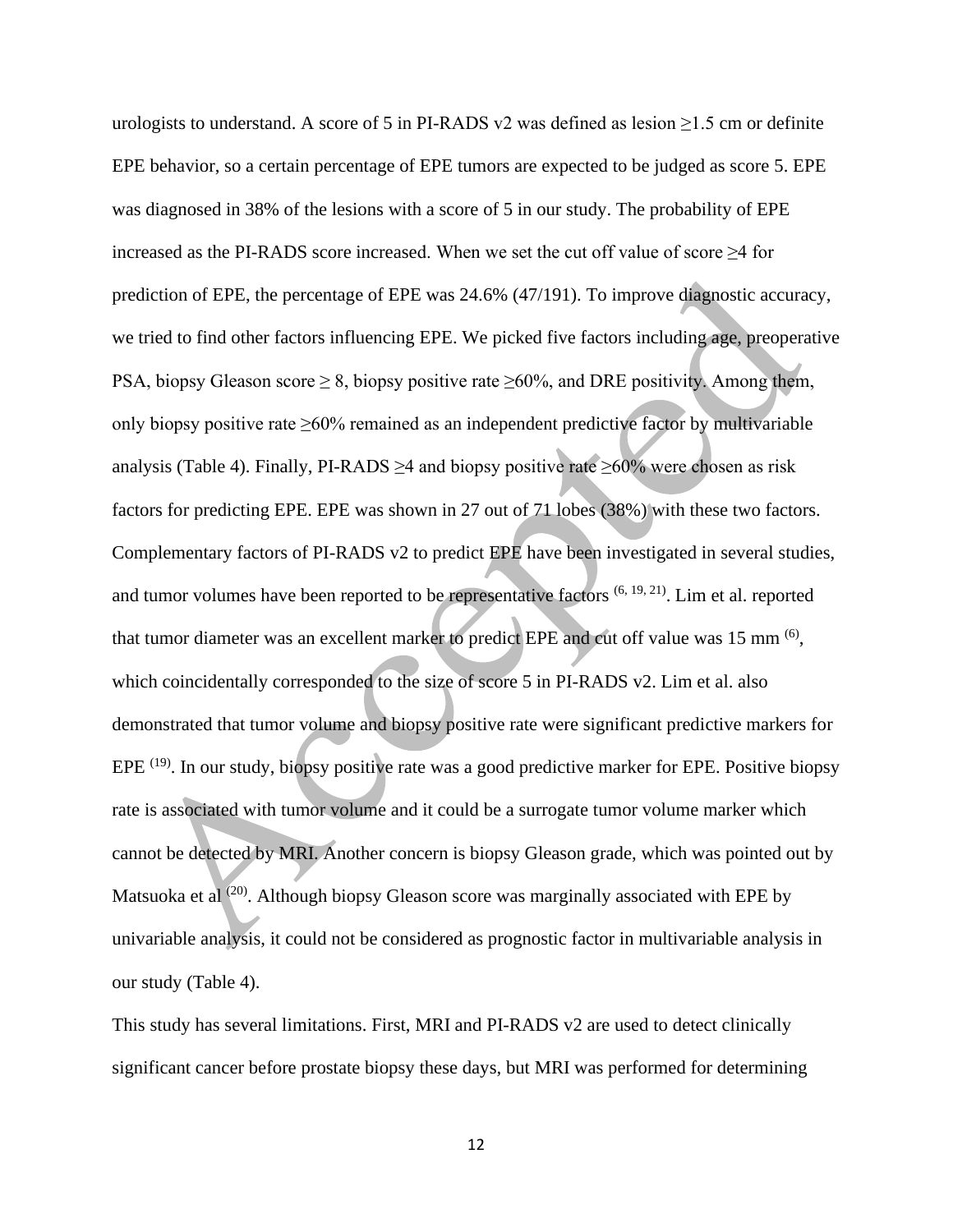clinical staging after biopsy in this study. Therefore, not target biopsy but only systematic biopsy has been performed. Since it is very important to determine whether NVB is sacrificed or preserved in radical prostatectomy, we studied whether PI-RADS v2 could predict EPE, which was different from original purpose. In fact, there are some papers similar to our study. I believe that the PI-RADS v2 score is significant in EPE prediction. However, analysis of the pathological findings of targeted biopsies will be conducted in future.

Second, bpMRI, not mpMRI, was used in our study, and it remains controversial whether bpMRI can completely replace mpMRI  $(9-12)$ . DCE is becoming less important in PI-RADS v2 and owing to patient convenience, bpMRI was adopted in this study.

Third, this study was a retrospective evaluation of archival material, and the data extracted would be of significance in the pre-operative evaluation of patients with prostate cancer.

Lastly, the sample number (294 patients, 588 lobes) was relatively low. We will continue to evaluate more patients by this method.

## **CONCLUSION**

PPV and NPV of PI-RADS ≥4 for predicting pathologic EPE were 24.6% and 93.5%, respectively. PI-RADS  $\geq$ 4 and positive biopsy core percentage  $\geq$ 60% were independent risk factors for predicting EPE. The positive rate of EPE in lobes with zero, one and two factors (PI-RADS  $\geq$ 4 and positive biopsy core percentage  $\geq$ 60%) was 4%, 19%, and 38%, respectively.

#### **ACKNOWLEDGEMENT**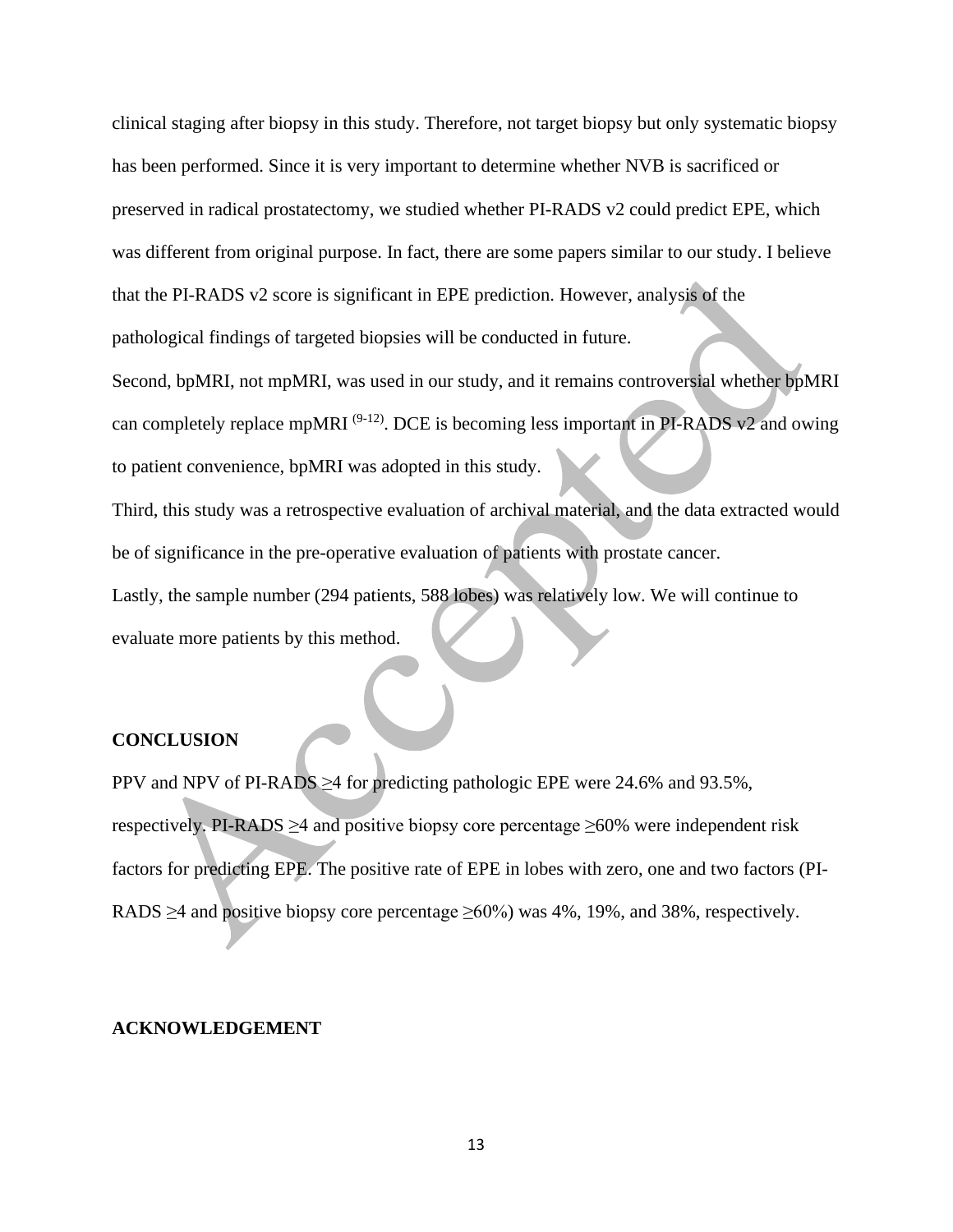We acknowledge proofreading and editing by Benjamin Phillis at the Clinical Study Support Center, Wakayama Medical University. We also appreciate Prof. Toshio Shimokawa at the Clinical Study Support Center, Wakayama Medical University, for critical support from the view of epidemiologist.

# **CONFLICT OF INTEREST**

The authors report no conflict of interest.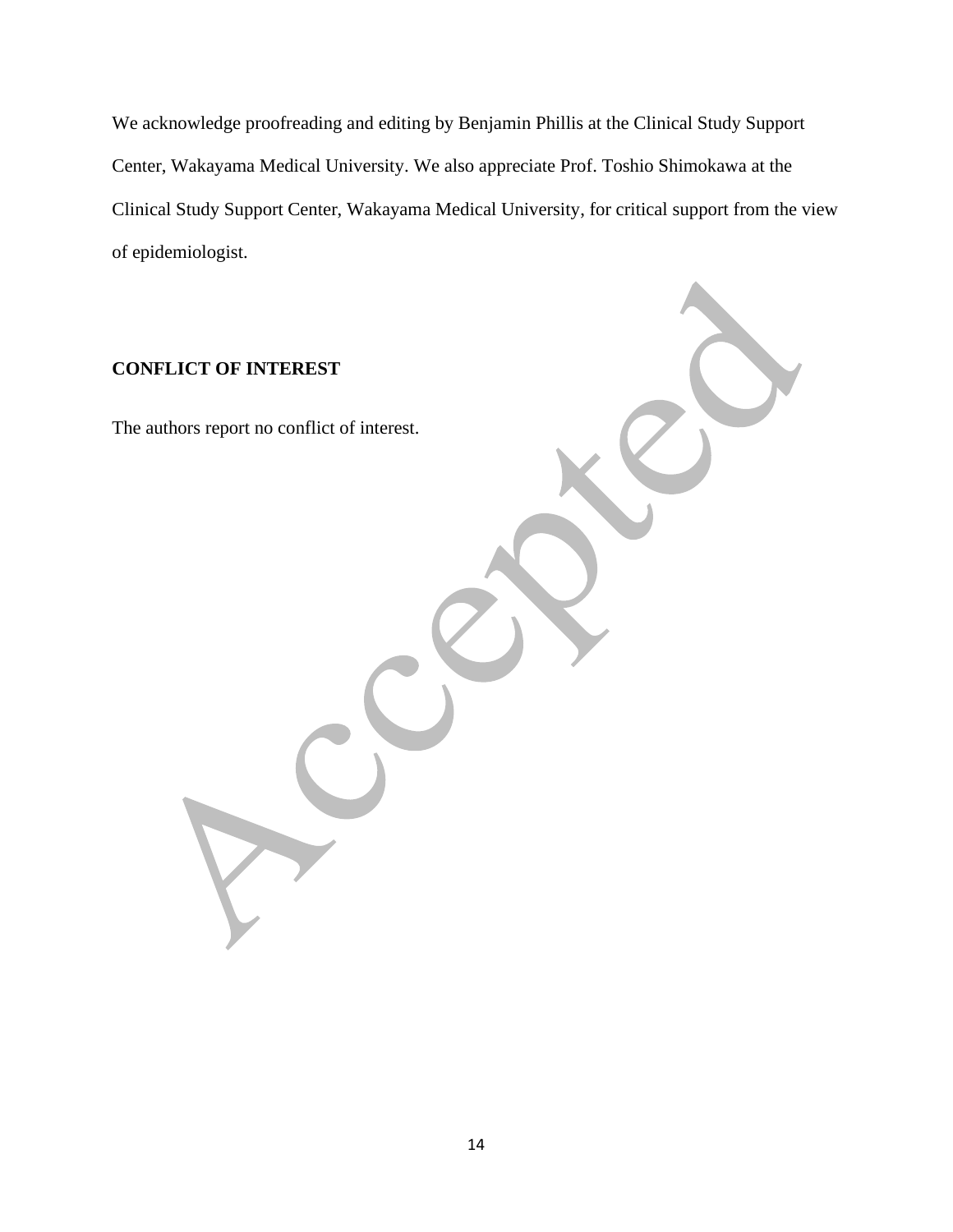# **REFERENCES**

1. institute NC. Cancer information service: ganjoho.jp; [updated 2021/1/18. Available from: [https://ganjoho.jp/en/public/statistics/short\\_pred.html.](https://ganjoho.jp/en/public/statistics/short_pred.html)

2. Oberlin DT, Casalino DD, Miller FH, Meeks JJ. Dramatic increase in the utilization of multiparametric magnetic resonance imaging for detection and management of prostate cancer. Abdom Radiol (NY). 2017;42:1255-8.

3. Weinreb JC, Barentsz JO, Choyke PL, Cornud F, Haider MA, Macura KJ, et al. PI-RADS Prostate Imaging - Reporting and Data System: 2015, Version 2. Eur Urol. 2016;69:16- 40.

4. Kasivisvanathan V, Rannikko AS, Borghi M, Panebianco V, Mynderse LA, Vaarala MH, et al. MRI-Targeted or Standard Biopsy for Prostate-Cancer Diagnosis. N Engl J Med. 2018;378:1767-77.

5. Barentsz JO, Richenberg J, Clements R, Choyke P, Verma S, Villeirs G, et al. ESUR prostate MR guidelines 2012. Eur Radiol. 2012;22:746-57.

6. Lim CS, McInnes MDF, Lim RS, Breau RH, Flood TA, Krishna S, et al. Prognostic value of Prostate Imaging and Data Reporting System (PI-RADS) v. 2 assessment categories 4 and 5 compared to histopathological outcomes after radical prostatectomy. J Magn Reson Imaging. 2017;46:257-66.

7. Kim R, Kim CK, Park JJ, Kim JH, Seo SI, Jeon SS, et al. Prognostic Significance for Long-Term Outcomes Following Radical Prostatectomy in Men with Prostate Cancer: Evaluation with Prostate Imaging Reporting and Data System Version 2. Korean J Radiol. 2019;20:256-64.

8. Idee JM, Fretellier N, Robic C, Corot C. The role of gadolinium chelates in the mechanism of nephrogenic systemic fibrosis: A critical update. Crit Rev Toxicol. 2014;44:895- 913.

9. Choi MH, Kim CK, Lee YJ, Jung SE. Prebiopsy Biparametric MRI for Clinically Significant Prostate Cancer Detection With PI-RADS Version 2: A Multicenter Study. AJR Am J Roentgenol. 2019;212:839-46.

10. Jambor I, Bostrom PJ, Taimen P, Syvanen K, Kahkonen E, Kallajoki M, et al. Novel biparametric MRI and targeted biopsy improves risk stratification in men with a clinical suspicion of prostate cancer (IMPROD Trial). J Magn Reson Imaging. 2017;46:1089-95.

11. Druskin SC, Ward R, Purysko AS, Young A, Tosoian JJ, Ghabili K, et al. Dynamic Contrast Enhanced Magnetic Resonance Imaging Improves Classification of Prostate Lesions: A Study of Pathological Outcomes on Targeted Prostate Biopsy. J Urol. 2017;198:1301-8.

12. Greer MD, Shih JH, Lay N, Barrett T, Kayat Bittencourt L, Borofsky S, et al. Validation of the Dominant Sequence Paradigm and Role of Dynamic Contrast-enhanced Imaging in PI-RADS Version 2. Radiology. 2017;285:859-69.

13. Koike H, Kohjimoto Y, Iba A, Kikkawa K, Yamashita S, Iguchi T, et al. Health-related quality of life after robot-assisted radical prostatectomy compared with laparoscopic radical prostatectomy. J Robot Surg. 2017.

14. Kasivisvanathan V, Stabile A, Neves JB, Giganti F, Valerio M, Shanmugabavan Y, et al. Magnetic Resonance Imaging-targeted Biopsy Versus Systematic Biopsy in the Detection of Prostate Cancer: A Systematic Review and Meta-analysis. Eur Urol. 2019;76:284-303.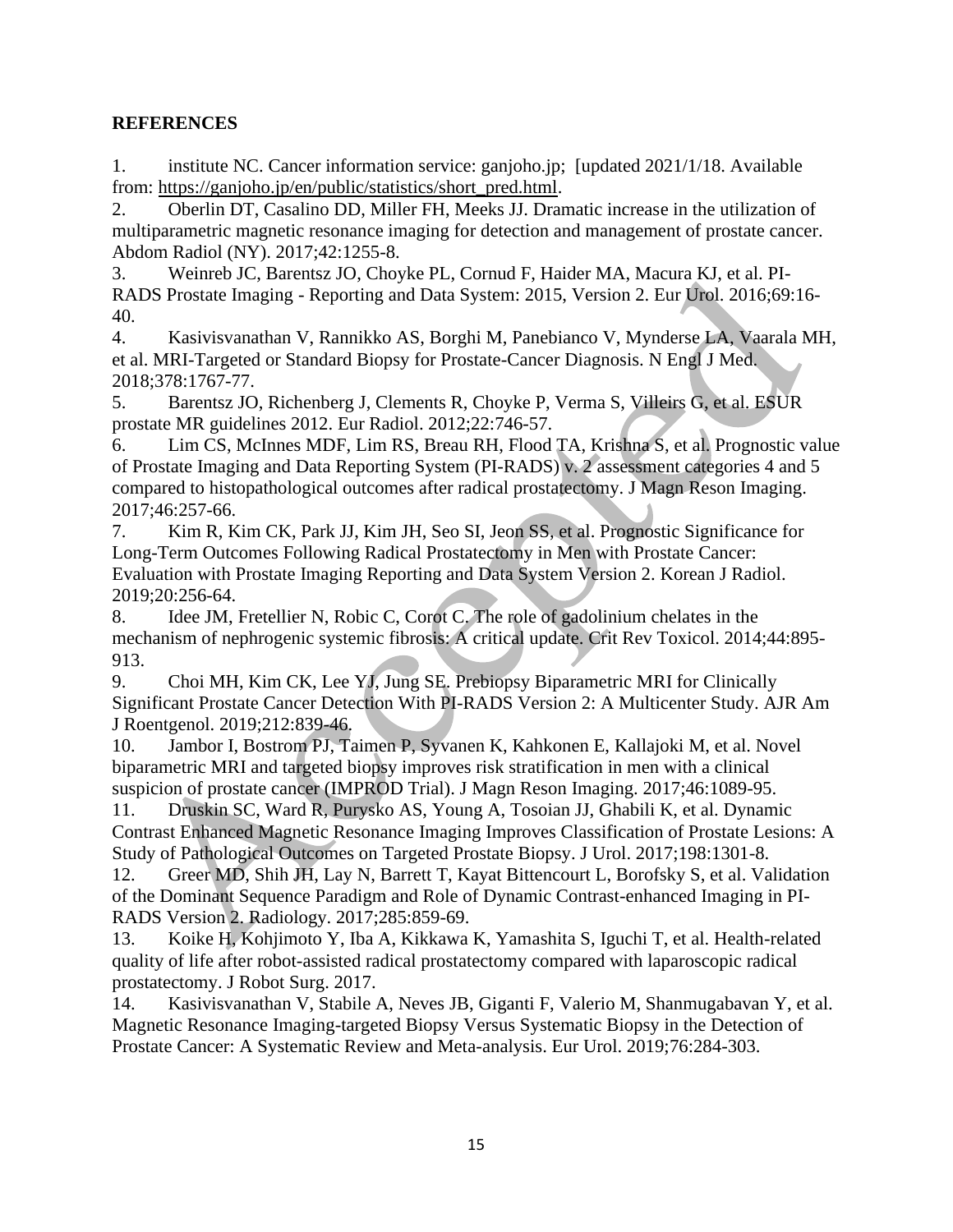15. Turkbey B, Rosenkrantz AB, Haider MA, Padhani AR, Villeirs G, Macura KJ, et al. Prostate Imaging Reporting and Data System Version 2.1: 2019 Update of Prostate Imaging Reporting and Data System Version 2. Eur Urol. 2019;76:340-51.

16. Cooperberg MR, Vickers AJ, Broering JM, Carroll PR. Comparative risk-adjusted mortality outcomes after primary surgery, radiotherapy, or androgen-deprivation therapy for localized prostate cancer. Cancer. 2010;116:5226-34.

17. Feldman AS, Meyer CP, Sanchez A, Krasnova A, Reznor G, Menon M, et al. Morbidity and Mortality of Locally Advanced Prostate Cancer: A Population Based Analysis Comparing Radical Prostatectomy versus External Beam Radiation. J Urol. 2017;198:1061-8.

18. Schieda N, Quon JS, Lim C, El-Khodary M, Shabana W, Singh V, et al. Evaluation of the European Society of Urogenital Radiology (ESUR) PI-RADS scoring system for assessment of extra-prostatic extension in prostatic carcinoma. Eur J Radiol. 2015;84:1843-8.

19. Lim C, Flood TA, Hakim SW, Shabana WM, Quon JS, El-Khodary M, et al. Evaluation of apparent diffusion coefficient and MR volumetry as independent associative factors for extraprostatic extension (EPE) in prostatic carcinoma. J Magn Reson Imaging. 2016;43:726-36.

20. Matsuoka Y, Ishioka J, Tanaka H, Kimura T, Yoshida S, Saito K, et al. Impact of the Prostate Imaging Reporting and Data System, Version 2, on MRI Diagnosis for Extracapsular Extension of Prostate Cancer. AJR Am J Roentgenol. 2017;209:W76-W84.

21. Abreu-Gomez J, Walker D, Alotaibi T, McInnes MDF, Flood TA, Schieda N. Effect of observation size and apparent diffusion coefficient (ADC) value in PI-RADS v2.1 assessment category 4 and 5 observations compared to adverse pathological outcomes. Eur Radiol. 2020;30:4251- 61.

# **Corresponding Author:**

Prof. Isao Hara, M.D. and Ph. D.

Department of Urology, Wakayama Medical University

Tel: +81 73 441 0637

Fax: +81 73 444 8085

E-mail: isaohara@me.com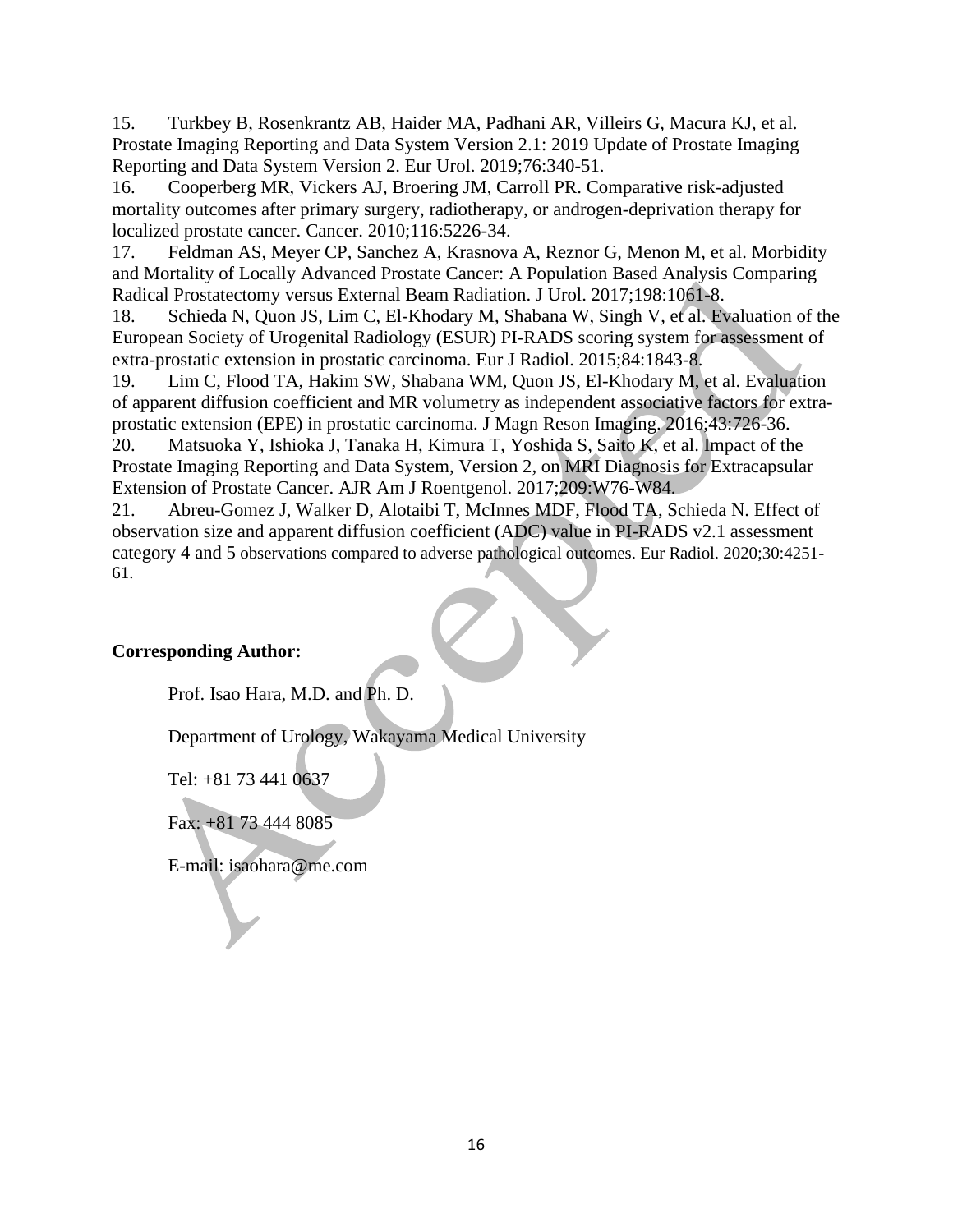

Fig. 1 Distribution of PI-RADS score of 588 lobes in 294 patients.